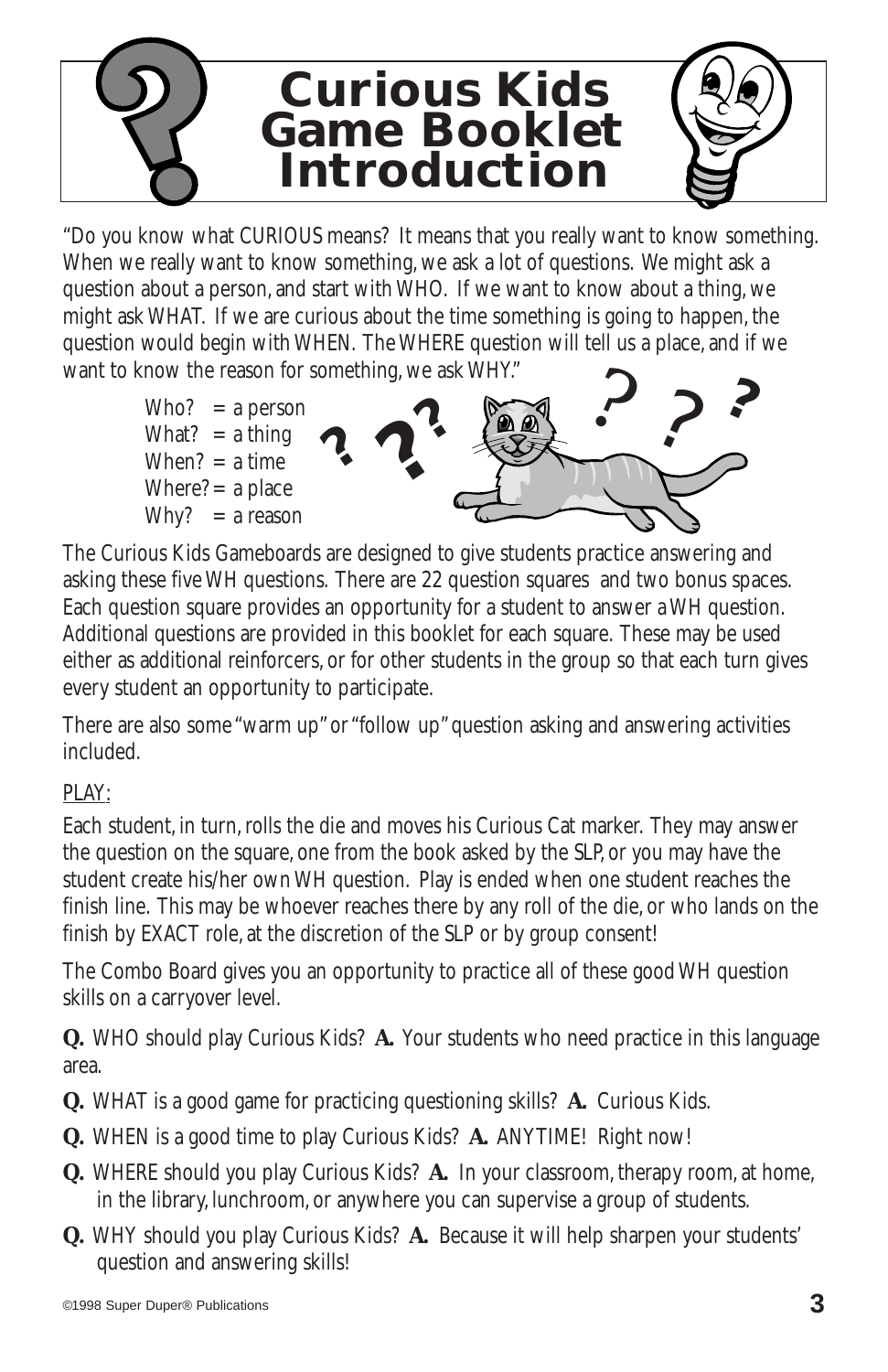

## **WHO QUESTIONS**

- 1. **Teacher**  Who is your teacher? Who teaches you things at home? Who was your teacher last year?
- 2. **Zookeeper**  Who else works with animals? Who would you take a sick pet to? Who (in the group) has a pet?
- 3. **Astronaut**  Who else has a job where they fly? Who else wears a helmet to work? Who wears a helmet when they ride a bike?
- 4. **Mailman**  Who else delivers things to your house? Who wears a uniform to work? Who else drives a truck?
- 5. **Barber**  A barber cuts your hair; who cuts flowers in your garden? Who cuts wood to make houses? Who cuts trees down in the forest?
- 6. **Newscaster**  Who tells about the weather? Who reports the baseball scores? Who would you rather be, a weather reporter, or a sports reporter?
- 7. **Artist**  Who would you rather draw, a rock star or a movie star? Who else has a job where they make or take pictures? Who is a famous artist, Ringo Starr or Picasso?
- 8. **Basketball Player** Who is the "leader" of a team? Who calls the fouls in a basketball game? Who keeps track of the score?
- 9. **Clown**  Who stands in the center ring and announces the acts in a circus? Who works with tigers? Who throws things in the air and keeps them going?
- 10. **Farmer**  Who gets the food from the farm to your market? Who sells you the food in the market? Who cooks the food that you eat?
- 11. **Carpenter**  Who else uses tools in their job? Who fixes lights and broken wiring? Who fixes sinks and pipes?
- 12. **Plumber**  Who fixes things in your house when they break? Who would you call to fix the TV? Who would you go to to fix the car?
- 13. **Pilot**  Who else has a job where they fly? Who sits next to the pilot? Who else works on an airplane?
- 14. **Doctor**  Who works with the doctor? Who takes care of your sick pet? Who takes care of you when you're sick?